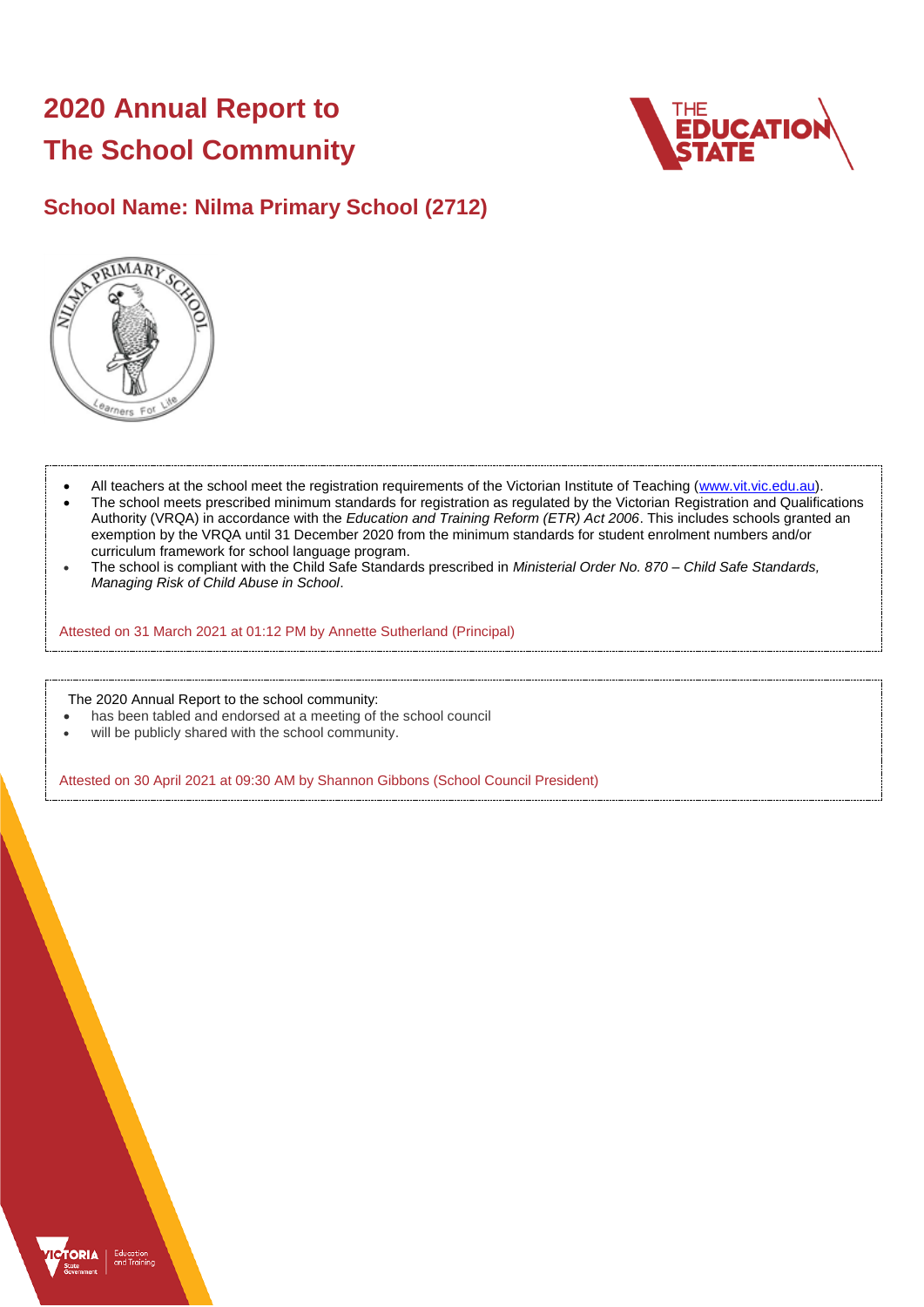

# How to read the Annual Report

# What has changed for the 2020 Annual Report?

#### **Improved appearance**

The appearance of the Performance Summary has been updated to more clearly represent information and to assist interpretation and comparison of individual school's data with state averages and similar school groups.

#### **School performance data**

The Victorian community's experience of COVID-19, including remote and flexible learning, had a significant impact on normal school operations. This impacted the conduct of assessments and surveys. Readers should be aware of this when interpreting the Performance Summary.

For example, in 2020 school-based surveys ran under changed circumstances, and NAPLAN was not conducted. Absence and attendance data may have been influenced by local processes and procedures adopted in response to remote and flexible learning.

Schools should keep this in mind when using this data for planning and evaluation purposes. Those schools who participated in the Student Attitudes to School survey in 2020 should also refer to the advice provided regarding the consistency of their data.

# What does the *'About Our School'* section refer to?

The About Our School section provides a brief background on the school, an outline of the school's performance over the year and future directions.

The 'School Context' describes the school's vision, values and purpose. Details include the school's geographic location, size and structure, social characteristics, enrolment characteristics and special programs.

The 'Framework for Improving Student Outcomes (FISO)' section includes the improvement initiatives the school has selected and the progress they have made towards achieving them.

# What does the *'Performance Summary'* section of this report refer to?

The Performance Summary includes the following:

#### **School Profile**

- student enrolment information
- the school's 'Student Family Occupation and Education' category
- a summary of parent responses in the Parent Opinion Survey, shown against the statewide average for Primary schools
- school staff responses in the area of School Climate in the School Staff Survey, shown against the statewide average for Primary schools

#### **Achievement**

- English and Mathematics for Teacher Judgements against the curriculum
- English and Mathematics for National Literacy and Numeracy tests (NAPLAN). *Note: NAPLAN tests were not conducted in 2020*

### **Engagement**

Student attendance at school

### **Wellbeing**

Student responses to two areas in the Student Attitudes to School Survey:

- Sense of Connectedness
- Management of Bullying

Results are displayed for the latest year and the average of the last four years (where available).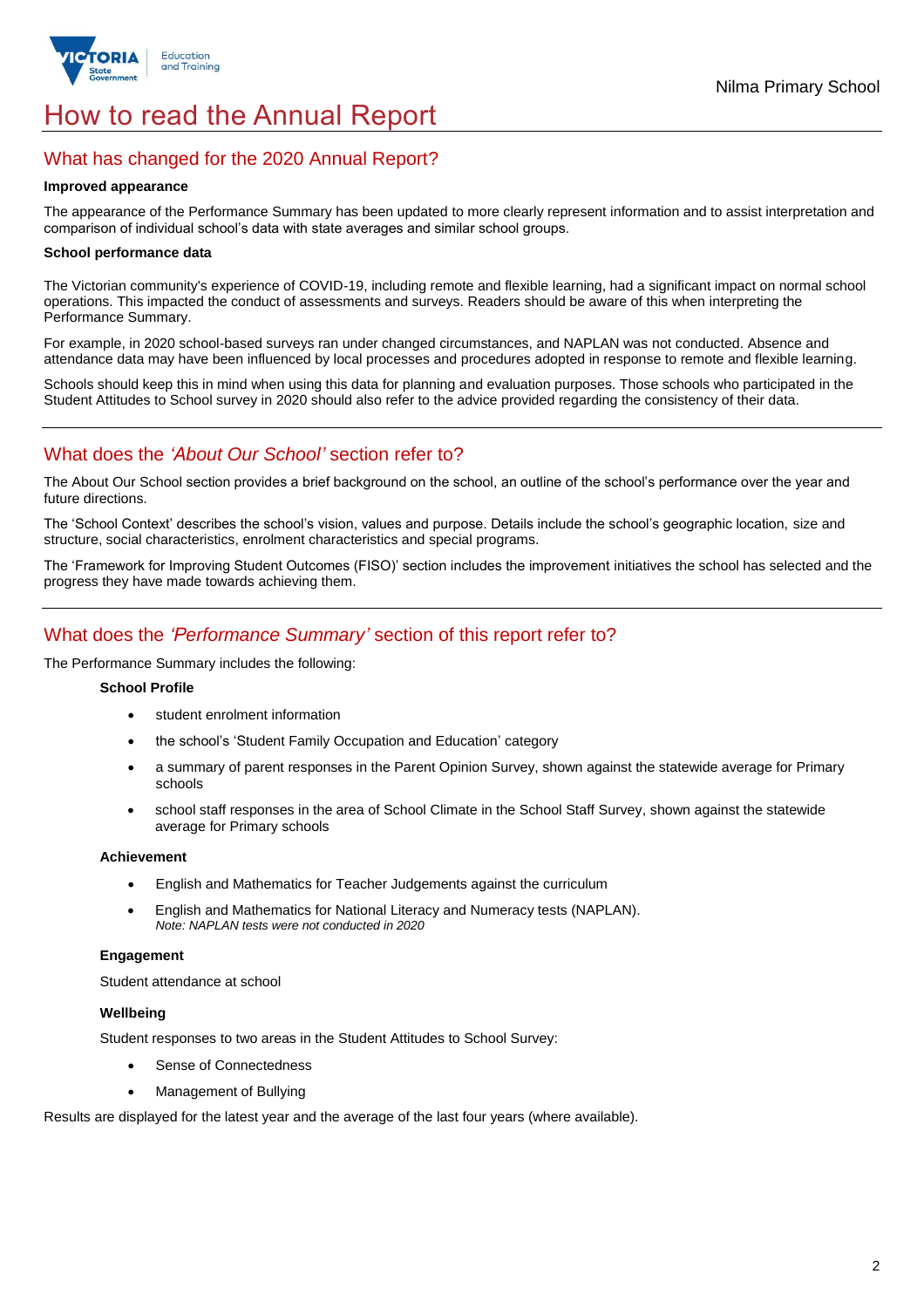

# How to read the Annual Report (continued)

## What do *'Similar Schools'* refer to?

Similar Schools are a group of Victorian government schools with similar characteristics to the school.

This grouping of schools has been created by comparing each school's socio-economic background of students, the number of non-English speaking students and the school's size and location.

# What does *'NDP'* or '*NDA*' mean?

'NDP' refers to no data being published for privacy reasons or where there are insufficient underlying data. For example, very low numbers of participants or characteristics that may lead to identification will result in an 'NDP' label. For the 2020 Student Attitudes to School survey, specifically, the similar school group averages are replaced by 'NDP' where less than 50% of schools in a given similar school group did not participate in the 2020 survey.

'NDA' refers to no data being available. Some schools have no data for particular measures due to low enrolments. There may be no students enrolled in some year levels, so school comparisons are not possible.

Note that new schools only have the latest year of data and no comparative data from previous years. The Department also recognises unique circumstances in Specialist, Select Entry, English Language, Community Schools and schools that changed school type recently, where school-to-school comparisons are not appropriate.

# What is the *'Victorian Curriculum'*?

The Victorian Curriculum F–10 sets out what every student should learn during his or her first eleven years of schooling. The curriculum is the common set of knowledge and skills required by students for life-long learning, social development and active and informed citizenship.

The Victorian Curriculum is assessed through teacher judgements of student achievement based on classroom learning.

The curriculum has been developed to ensure that school subjects and their achievement standards enable continuous learning for all students, including students with disabilities.

The 'Towards Foundation Level Victorian Curriculum' is integrated directly into the curriculum and is referred to as 'Levels A to D'.

'Levels A to D' may be used for students with a disability or students who may have additional learning needs. These levels are not associated with any set age or year level that links chronological age to cognitive progress (i.e. there is no age expected standard of achievement for 'Levels A to D').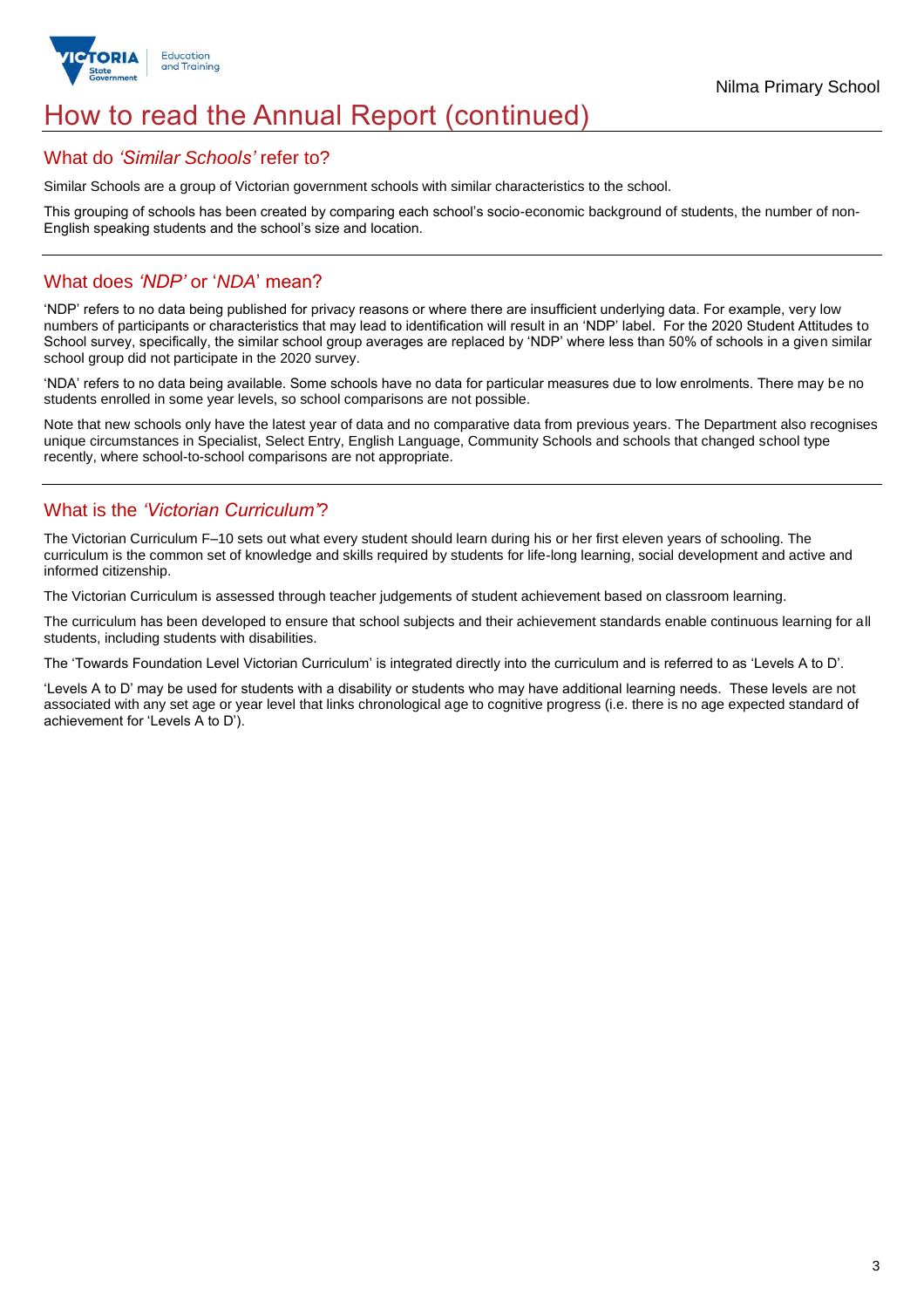

# **About Our School**

## **School context**

Nilma Primary School was established in 1885 and is located in Gippsland, 110 kilometres southeast of Melbourne in the shire of Baw Baw.

The school facilities include; a heritage building that provides for administration and staff room, an open planned building with 4 classrooms, and a Science, Technology, Engineering, Arts and Maths (STEAM) centre. The grounds include an adventure play area, oval, kitchen garden and hard-court play area.

At Nilma Primary School, we develop students' educational, social and emotional competencies to the highest possible level, which prepares students to become lifelong learners and valued members of society. The schools values are Respect and Responsibility, Environment, Achievement and Learning. We promote 'REAL Students @ Nilma'! Students have rich learning opportunities that extend their capacity to be confident, collaborative, caring, creative and critical thinkers. We therefore strive to provide our students with the necessary building blocks for both academic success and social and emotional wellbeing.

The 2020 enrolment was 81 students.The school was organised into 4 home groups; Year 1/Foundation, Year 2/1, Year 5/4/3 and Years 6/5. Our approach to teaching and learning, including the use of multi-ageing, ensures that challenging learning experiences with clear learning goals and rich interactive environments facilitate learning within and beyond the school.

The overall socio-economic profile - Student Family Occupation and Education (SFOE) was high, representing low parent education level and low socio economic advantage.

There were not any students having English as their second language (EAL) or Aboriginal and Torres Strait Islanders (ATSI) at the school in 2020.

Positive parent satisfaction as reported in the Parent Opinion Survey (POS) indicated the school was performing slightly below the median for all Victorian Government Schools.

The staffing profile of Nilma Primary School includes a Principal and 5.3 full-time equivalent Teachers and 3.7 full-time equivalent Education Support (ES) staff.

Although Covid 19 presented concerns and we had 75% change over of teaching staff, Nilma Primary was able to establish new practices to connect students in remote learning, create communication networks and vary our learning expectations across the school year.

Having to take part in flexible and remote learning, proved to be challenging and some of our original school goals were put on hold with a new focus on online learning for all.

As the year progressed the school worked tirelessly to provide a quality online learning program for all students. Staff were able to collaborate and build their own capacity to provide students with quality and consistent programs. Google Classroom and Google Meets became a staple for the duration of home learning programs. Over 60% of students attended school to keep connections throughout the remote learning programs. 95% of students actively participated in the online learning.

We believe that the most powerful way of preparing our students for a successful life is to work in partnership with the school community. We therefore encourage parents to take an active part in school life, and worked hard to keep parents informed and educated during this challenging time.

Nilma endeavoured to build harmonious and welcoming relationships and partnerships with the community.

Buildings, facilities and grounds are both attractive and suit the learning needs of the students.

Cooperation and teamwork are paramount at this school and we have high but realistic expectations of everyone, treating all with trust, respect and honesty.

A passionate and professional attitude is valued and expected in all activities in this school. Teacher Professional Learning Communities in; English and Mathematics and STEAM; have established a team approach to curriculum planning to promote consistency from Foundation to Year 6.

## **Framework for Improving Student Outcomes (FISO)**

Nilma Primary School's focus, using the Framework for Improving Student Outcomes, was based on the improvement initiatives of 'Excellence in Teaching and Learning' - building practice excellence and curriculum planning and assessment, as well as 'Positive Climate for Learning' - empowering students and building school pride.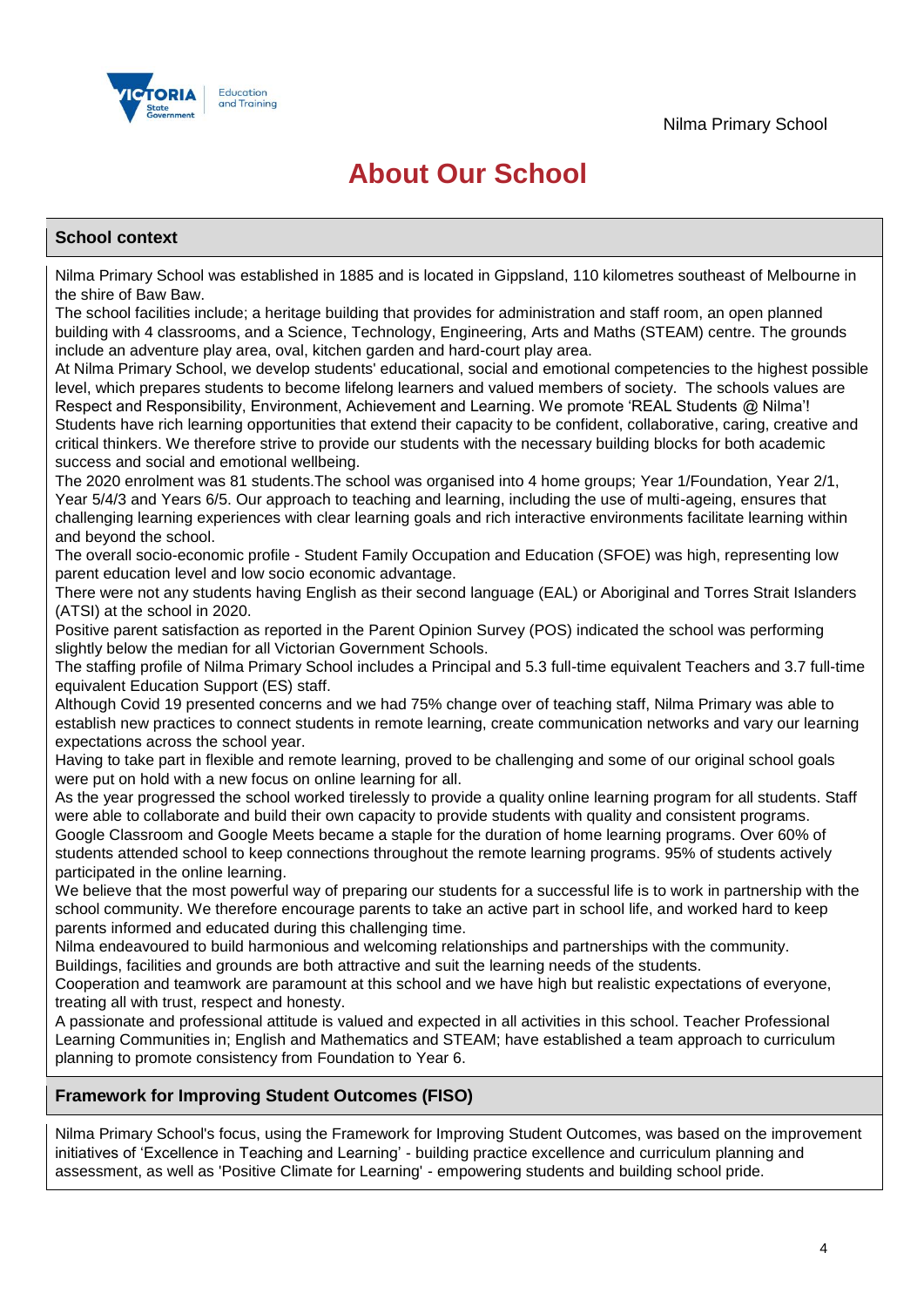# Nilma Primary School



At commencement of 2020, Nilma Primary School had a 75% change in teaching staff and set about being proactive in implementation phase of the Leading Literacy Initiative, with our Annual Implementation Plan outcomes extend to building the capacity of staff to develop a school wide approach to teaching and learning in reading. Staff members have developed a common understanding of the quality practices expected in the whole school teaching instructional approaches. The use of data to drive teaching has also improved. Implementing the whole school professional development plan in reading also included observation and feedback processes.

We delivered on some aspects of our improvement strategies, however, some of the associated AIP actions and professional development plans were modified to suit remote learning.

Our goals shifted to enable the school staff to focus on teaching strategies to implement a Remote Learning Program for students.

The staff of Nilma Primary School worked extremely collaboratively in the challenging time. We provided a successful remote learning program across the school.

All staff learned how to teach with our Google Classroom and Google Meets. We had a consistent approach to the presentation of our learning program to students and had a very high uptake of families staying engaged in learning. Most of our staff professional learning was in the Information Communication Technology areas.

The Professional Learning Communities (PLC) continued through remote learning including various online platforms. The collaborative culture within the school has continued to provide a vehicle for growth through a positive school climate.

The Staff Opinion Survey (SOS) responses have continued to remain high – most elements above state school percentiles.

Staff members have continued to work collaboratively – we will continue to work in our Professional Learning Community (PLC) from a strength base culture to build our school in 2021.

## **Achievement**

Overall, teacher judgement of student achievement in both English and Mathematics was relative to Victorian schools and similar to schools of like comparison.

Teachers were able to work in a Whole School Professional Learning Team in Literacy – Reading and Mathematics, throughout the year.

During remote learning, staff were able to utilise online resources for content-delivery and assessment and consequently developed new ways of differentiating for students.

Teachers were focused on providing small group instruction base on data, providing both individual and small group instructions within the Google Classrooms and Google Meets.

The use of other effective online platforms and resources provided feedback on student learning and provided teacher opportunities for explicit teaching strategies to improve student learning.

The continued focus on the use of this 'formative' assessment practices has enabled teachers to develop greater expertise and consistency in assessing online.

Students responded well to self-directed and project-based learning tasks during the remote learning period. In 2021, we plan to continue to use some online platforms and continue to incorporate strategies from the experience of Remote Learning.

## **Engagement**

Attendance is important for effective learning to occur, Nilma has high expectations on attendance, and our accountable process has proved to be very effective this year.

In 2020, student attendance when compared to similar schools based on the school comparison measure and the state mean for all primary schools, Nilma was well above both measures. We performed better than the median numbers of days absent for all Victorian schools. We prided ourselves on the implementing the new strategies and workplace procedures.

During Remote and Flexible Learning over 60% students were able to touch base with staff onsite and 95% of students participated in the online learning program. We were able to provide 33 students with a device to support learning at home. Students reported that the systems put in place across the school were relatively easy to navigate and students felt a sense of ownership of learning and developed new ICT skills in the process.

Students from years 4-6 participated in the Attitudes to School Survey for 2020, results indicate the percentage of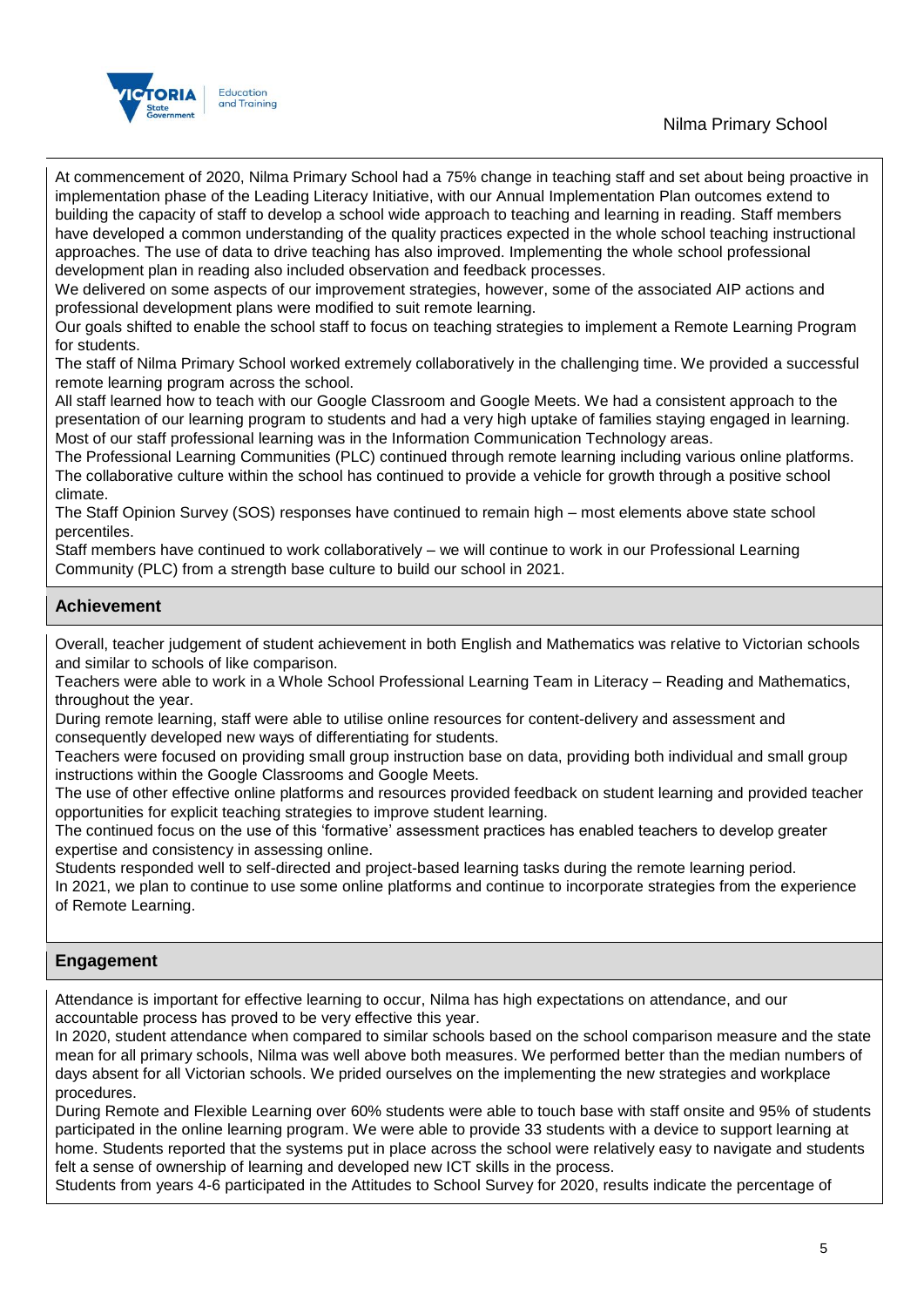



positive responses was very high, indicating a sense of connectedness and has remained relatively high for last four years.

Although students spent time in home learning situation, we sent home with every student our school values and discussed what they may look like and feel like at home.

Staff would consistently keep student engagement as a focus during home learning as well as at school. Teachers continued to ask students for feedback and modified learning opportunities.

Visible learning strategies embedded in 2020, are enabling students to understand learning intentions of lessons and success criteria within various learning tasks.

Feedback on student learning and behaviour expectations has supported students to understand what they can do to achieve the next level of learning.

We have also encompassed student voice and advocacy, with our formal approach to Junior School Council and the role it has in giving students opportunities to participate in activities and decision making in the school.

## **Wellbeing**

Students from years 4-6 participated in the Attitudes to School Survey for 2020, results indicate the percentage of positive responses was very high, indicating a sense of connectedness and has remained relatively high for last four years.

Although students spent time in home learning situation, we sent home with every student our school values and discussed what they may look like and feel like at home, staff would consistently keep student engagement as focus during home learning as well as at school. Teachers continued to ask students for feedback and reflect on learning. Implementation and embedding 'REAL' Kids @ Nilma strategy in and a focus on student advocacy - our whole school value system and consistent approach to personal and social skills and learning expectations. 'REAL' Kids @ Nilma has enhanced student engagement, attendance and positive learning attitudes and behaviours.

In 2020 Nilma Primary School was identified as a Lead school for the Respectful Relationships program. Staff continued to incorporate sessions throughout 2020 related to building respectful relationships among our students and across schools.

## **Financial performance and position**

In 2020, Nilma Primary School had a surplus because of healthy management and strong budgeting processes. Nilma Primary School also received additional grants for 2020 including the School Chaplain and Sporting Schools Grants.

As at 31st December 2020 our financial commitments were;

| <b>Operating Reserve -</b>                    | \$33,880.39 TOTAL                                                                                                           |
|-----------------------------------------------|-----------------------------------------------------------------------------------------------------------------------------|
| 2020 accounts to be paid                      | \$5,029.84                                                                                                                  |
| <b>Reoccurring Expenditure</b><br>Commission) | \$5,100 Miscellaneous (Reclaimable GST, Bank Interest, Family Credit Notes,                                                 |
| <b>Funds Received in Advance</b>              | \$2,500 (Sporting Schools)                                                                                                  |
| English                                       | \$12,000 (F&P Books, Sparkle Books)                                                                                         |
| <b>Respectful Relationships</b>               | \$10,000                                                                                                                    |
| <b>Building Services</b>                      | \$4.400                                                                                                                     |
| <b>Outside School Hours Care</b>              | \$9,000                                                                                                                     |
| the school.                                   | In 2021, we will continue to strategically prioritise financial resources and facilities to improve student outcomes across |

## **For more detailed information regarding our school please visit our website at <http://www.nilmaps.vic.edu.au/>**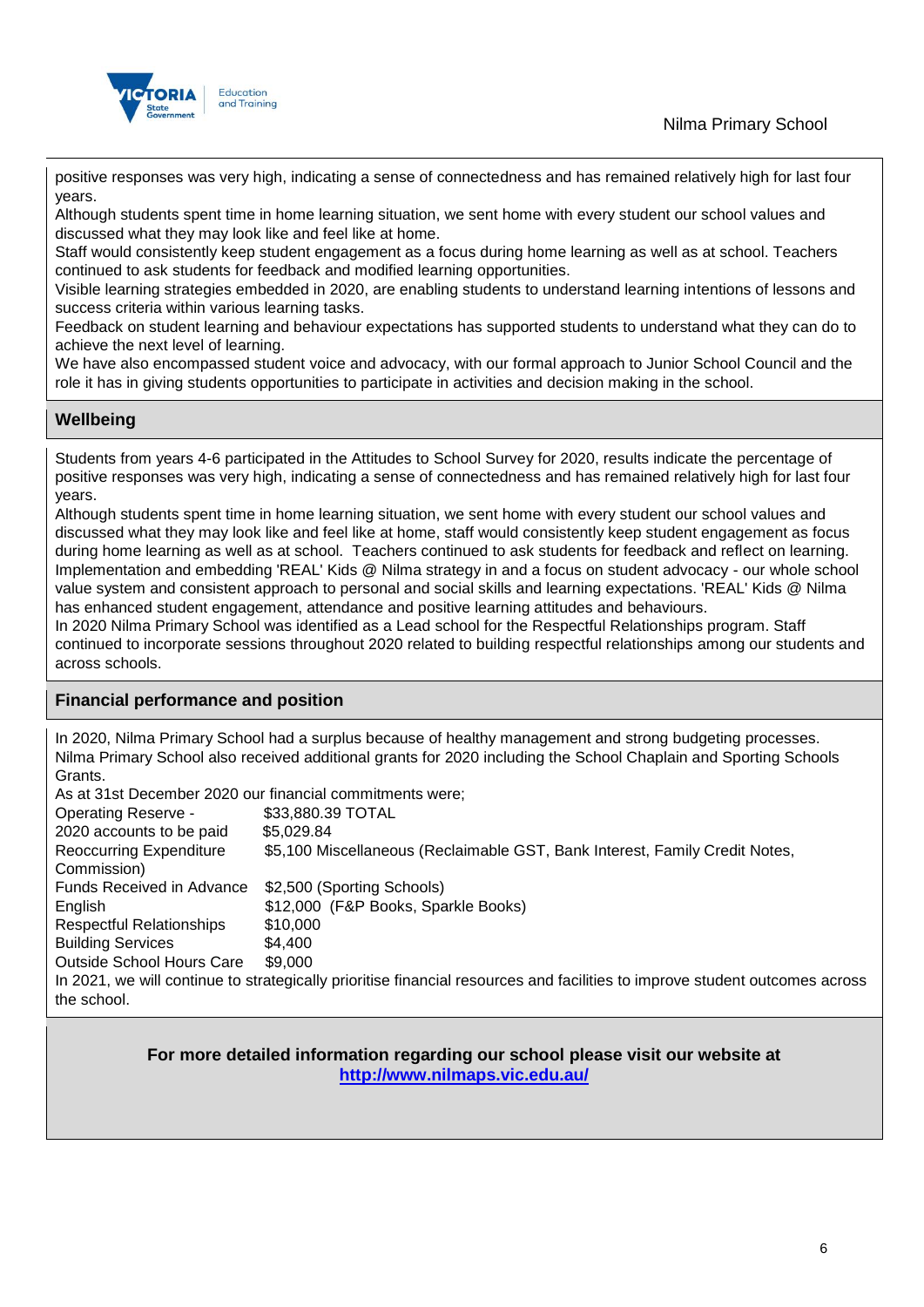

# **Performance Summary**

The Performance Summary for government schools provides an overview of how this school is contributing to the objectives of the Education State and how it compares to other Victorian Government schools.

All schools work in partnership with their school community to improve outcomes for children and young people. Sharing this information with parents and the wider school community helps to support community engagement in student learning, a key priority of the Framework for Improving Student Outcomes.

Refer to the 'How to read the Annual Report' section for help on how to interpret this report.

# SCHOOL PROFILE

#### **Enrolment Profile**

A total of 81 students were enrolled at this school in 2020, 38 female and 43 male.

0 percent of students had English as an additional language and 0 percent were Aboriginal or Torres Strait Islander.

#### **Overall Socio-Economic Profile**

The overall school's socio-economic profile is based on the school's Student Family Occupation and Education index (SFOE) which takes into account parents' occupations and education.

Possible socio-economic band values are: Low, Low-Medium, Medium and High.

This school's socio-economic band value is: High

#### **Parent Satisfaction Summary**

The percent endorsement by parents on their school satisfaction level, as reported in the annual Parent Opinion Survey.

Percent endorsement indicates the percent of positive responses (agree or strongly agree) from parents who responded to the survey.



#### **School Staff Survey**

The percent endorsement by staff on School Climate, as reported in the annual School Staff Survey.

Percent endorsement indicates the percent of positive responses (agree or strongly agree) from staff who responded to the survey. Data is suppressed for schools with three or less respondents to the survey for confidentiality reasons.



Percent endorsement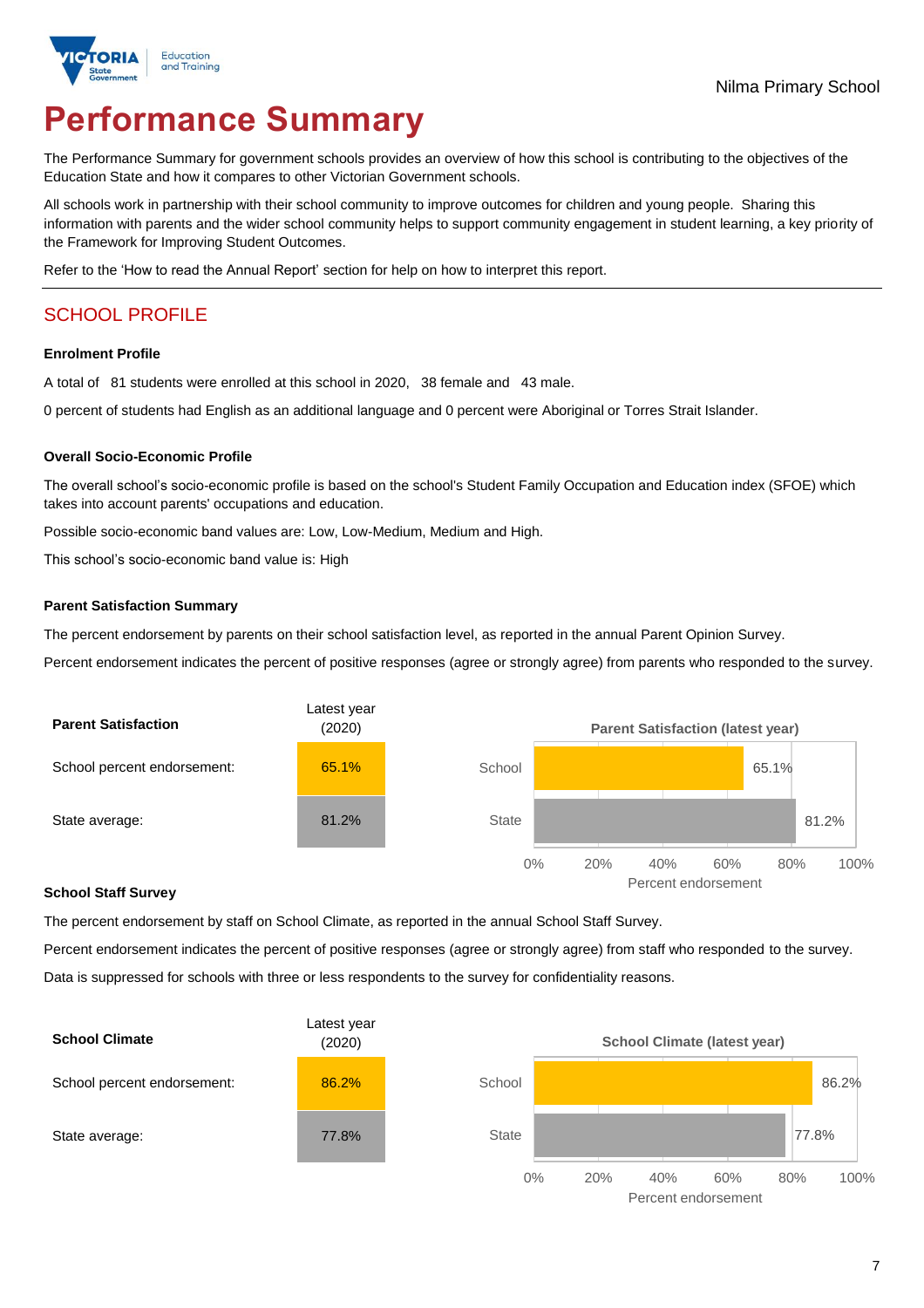

# ACHIEVEMENT

*Key: 'Similar Schools' are a group of Victorian government schools that are like this school, taking into account the school's socioeconomic background of students, the number of non-English speaking students and the size and location of the school.*

#### **Teacher Judgement of student achievement**

Percentage of students working at or above age expected standards in English and Mathematics.



### **NAPLAN**

NAPLAN tests were not conducted in 2020.

### **NAPLAN Learning Gain**

NAPLAN learning gain is determined by comparing a student's current year result to the results of all 'similar' Victorian students (i.e. students in all sectors in the same year level who had the same score two years prior).

NAPLAN tests were not conducted in 2020.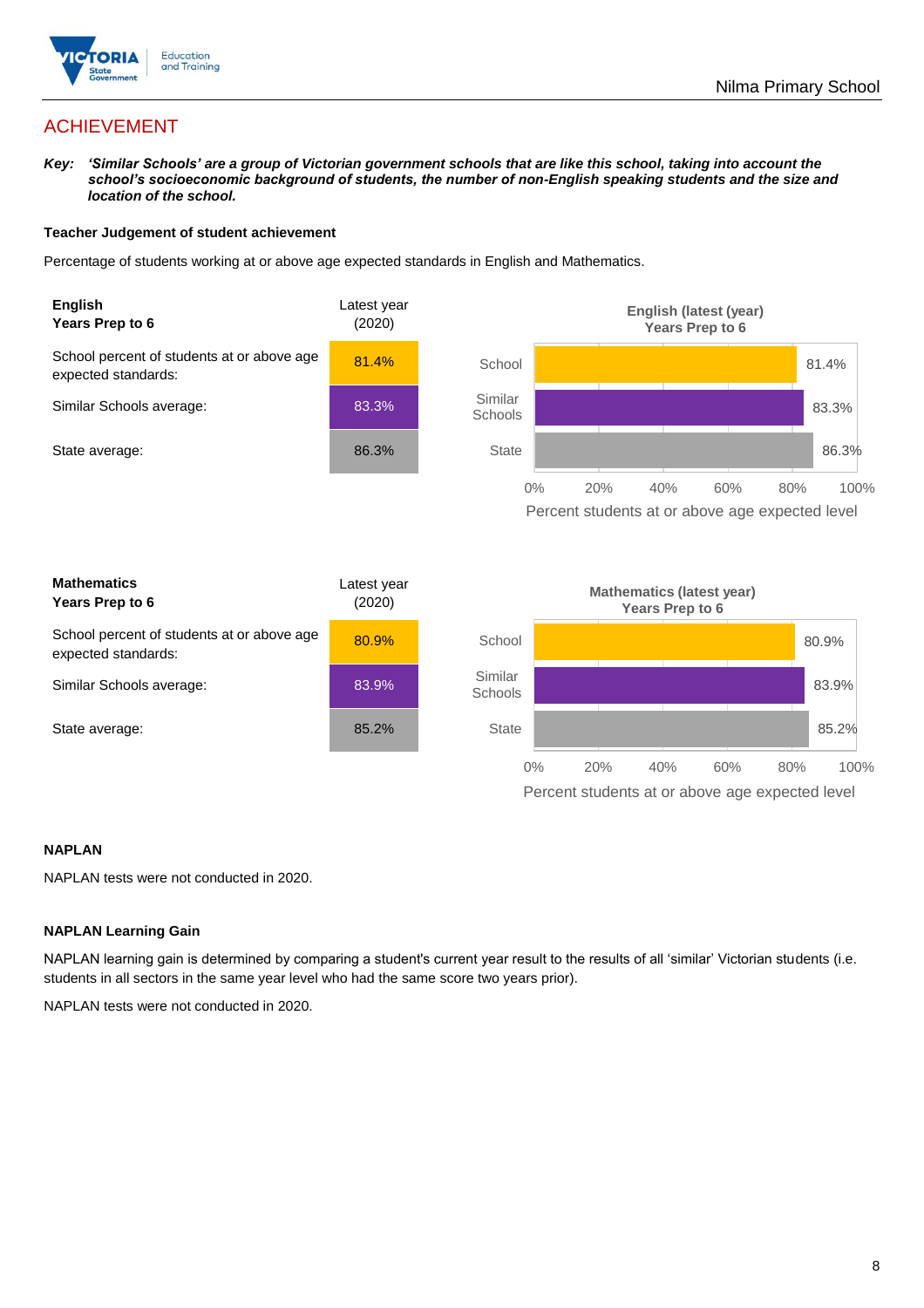

# ENGAGEMENT

*Key: 'Similar Schools' are a group of Victorian government schools that are like this school, taking into account the school's socioeconomic background of students, the number of non-English speaking students and the size and location of the school.*

### **Average Number of Student Absence Days**

Absence from school can impact on students' learning. Common reasons for non-attendance include illness and extended family holidays. Absence and attendance data in 2020 may have been influenced by local processes and procedures adopted in response to remote and flexible learning.



#### **Attendance Rate (latest year)**

|                                             | Prep | Year∸ | Year 2 | Year 3 | Year 4 | Year 5 | Year 6 |
|---------------------------------------------|------|-------|--------|--------|--------|--------|--------|
| Attendance Rate by year level<br>$(2020)$ : | 94%  | 94%   | 95%    | 93%    | 96%    | 95%    | 95%    |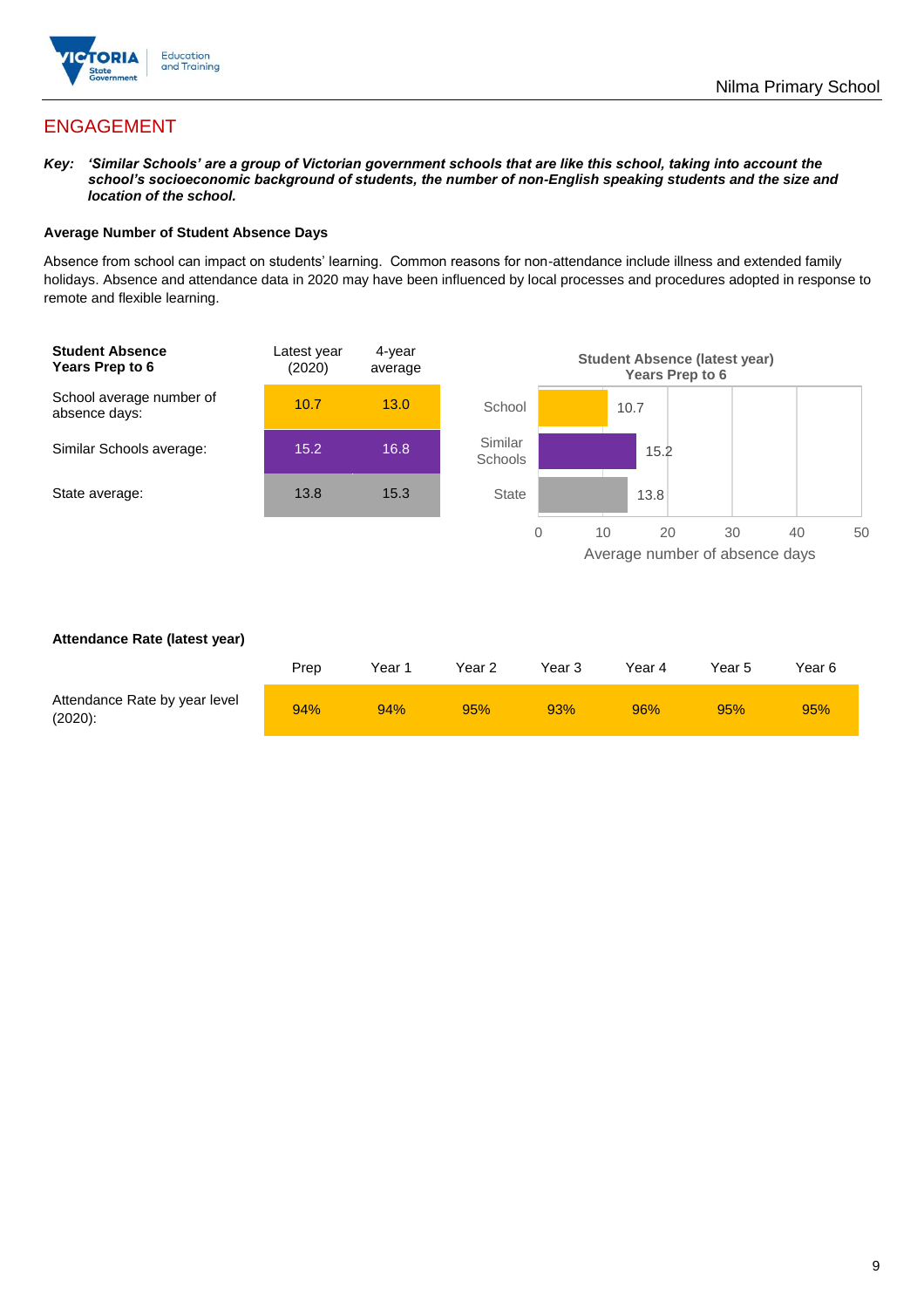

# **WELLBEING**

*Key: 'Similar Schools' are a group of Victorian government schools that are like this school, taking into account the school's socioeconomic background of students, the number of non-English speaking students and the size and location of the school.*

#### **Student Attitudes to School – Sense of Connectedness**

The percent endorsement on Sense of Connectedness factor, as reported in the Attitudes to School Survey completed annually by Victorian Government school students, indicates the percent of positive responses (agree or strongly agree).

Schools who participated in the Student Attitudes to School survey in 2020 should refer to the advice provided regarding the consistency of their data.



*methodology in 2020, data are often not comparable with previous years or within similar school groups. Care should be taken when interpreting these results.*

### **Student Attitudes to School – Management of Bullying**

The percent endorsement on Management of Bullying factor, as reported in the Attitudes to School Survey completed annually by Victorian Government school students, indicates the percent of positive responses (agree or strongly agree).

Schools who participated in the Student Attitudes to School survey in 2020 should refer to the advice provided regarding the consistency of their data.





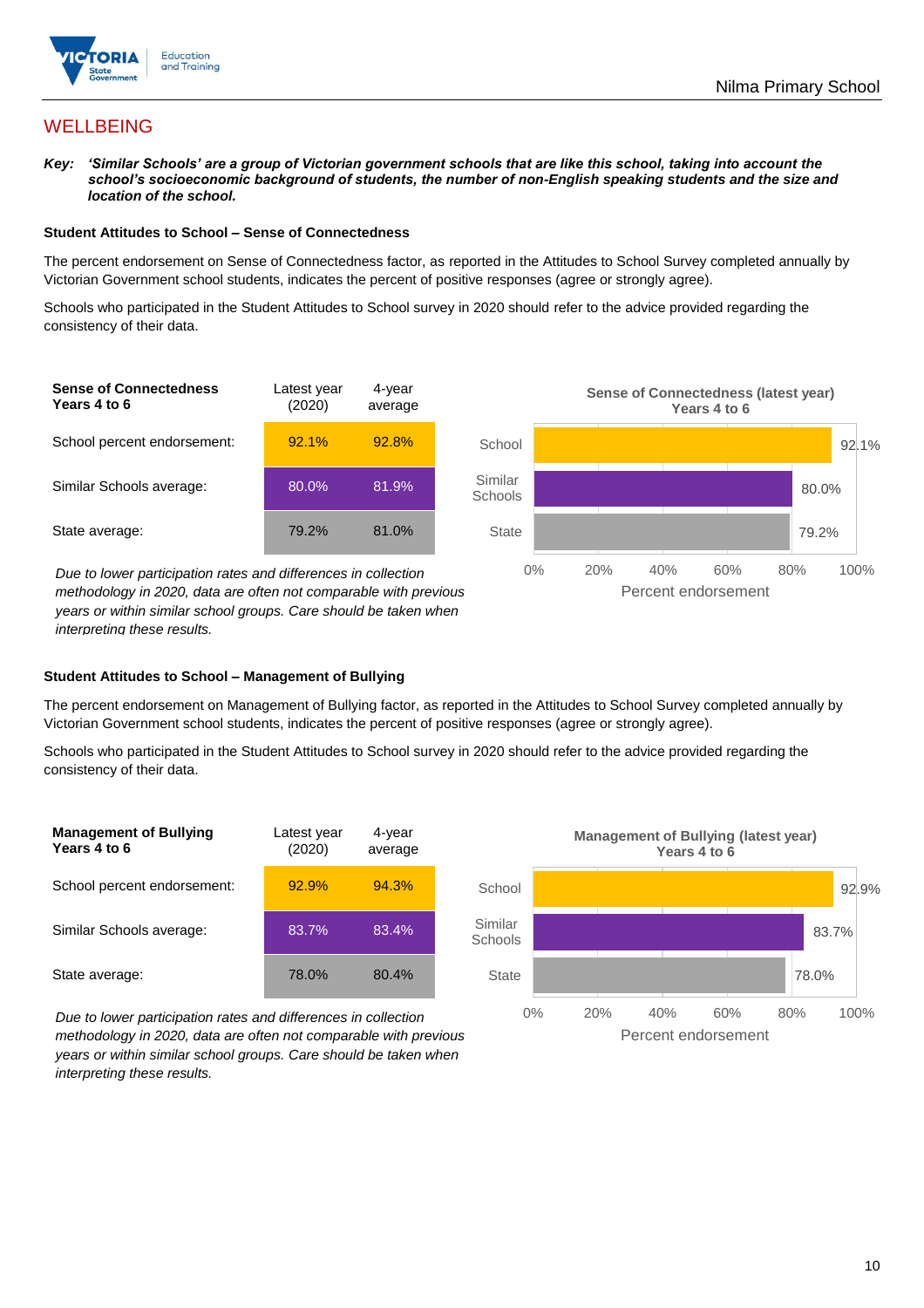



# **Financial Performance and Position**

FINANCIAL PERFORMANCE - OPERATING STATEMENT SUMMARY FOR THE YEAR ENDING 31 DECEMBER, 2020

| <b>Revenue</b>                  | <b>Actual</b> |
|---------------------------------|---------------|
| <b>Student Resource Package</b> | \$956,544     |
| Government Provided DET Grants  | \$206,571     |
| Government Grants Commonwealth  | \$24,696      |
| Government Grants State         | \$10,650      |
| Revenue Other                   | \$4,780       |
| <b>Locally Raised Funds</b>     | \$25,511      |
| <b>Capital Grants</b>           | <b>NDA</b>    |
| <b>Total Operating Revenue</b>  | \$1,228,752   |

| Equity <sup>1</sup>                                 | <b>Actual</b> |
|-----------------------------------------------------|---------------|
| Equity (Social Disadvantage)                        | \$78,434      |
| Equity (Catch Up)                                   | <b>NDA</b>    |
| <b>Transition Funding</b>                           | <b>NDA</b>    |
| Equity (Social Disadvantage - Extraordinary Growth) | <b>NDA</b>    |
| <b>Equity Total</b>                                 | \$78,434      |

| <b>Expenditure</b>                    | <b>Actual</b> |
|---------------------------------------|---------------|
| Student Resource Package <sup>2</sup> | \$930,593     |
| Adjustments                           | <b>NDA</b>    |
| <b>Books &amp; Publications</b>       | \$628         |
| Camps/Excursions/Activities           | \$8,393       |
| <b>Communication Costs</b>            | \$2,259       |
| Consumables                           | \$14,262      |
| Miscellaneous Expense <sup>3</sup>    | \$17,090      |
| <b>Professional Development</b>       | \$3,870       |
| Equipment/Maintenance/Hire            | \$40,015      |
| <b>Property Services</b>              | \$35,321      |
| Salaries & Allowances <sup>4</sup>    | \$56,920      |
| <b>Support Services</b>               | \$30,833      |
| Trading & Fundraising                 | \$3,274       |
| Motor Vehicle Expenses                | <b>NDA</b>    |
| Travel & Subsistence                  | <b>NDA</b>    |
| <b>Utilities</b>                      | \$5,887       |
| <b>Total Operating Expenditure</b>    | \$1,149,345   |
| <b>Net Operating Surplus/-Deficit</b> | \$79,406      |
| <b>Asset Acquisitions</b>             | \$36,508      |

(1) The equity funding reported above is a subset of the overall revenue reported by the school.

(2) Student Resource Package Expenditure figures are as of 01 Mar 2021 and are subject to change during the reconciliation process.

(3) Miscellaneous Expenses include bank charges, administration expenses, insurance and taxation charges.

(4) Salaries and Allowances refers to school-level payroll.